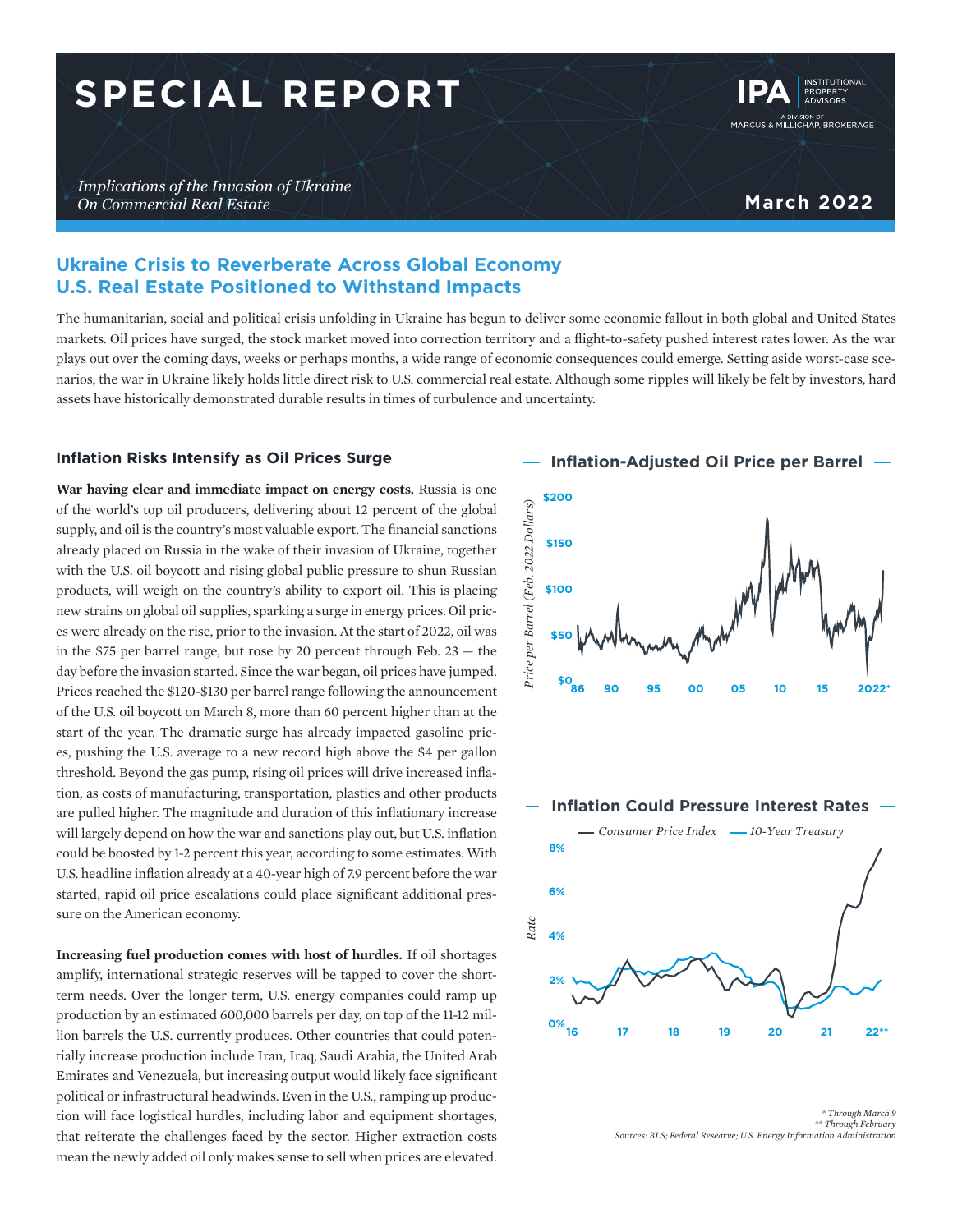## **Interest Rates Face Complex Outlook Amid Monetary and Financial Cross-Currents**

**Fed's balancing act just became more complicated.** The Federal Reserve faces a new set of challenges in its battle with inflation, as the war in Ukraine introduces a range of new variables. The stock market correction, with an ensuing flight-to-safety, placed downward pressure on long-term interest rates, while expectations of Fed rate hikes have applied upward pressure on short-term rates. This combination has flattened the yield curve, narrowing the gap between the long and short-term yields. With climbing oil prices adding to the rising inflation outlook, the Federal Reserve faces the difficult prospect of slowing price growth without inducing a recession, or even worse, stagflation.

**Consumer sentiment key to stagflation risk.** Prior to Russia's invasion of Ukraine, the prospects of stagflation — where inflation is high but real economic growth stalls — were nominal. Despite this, the added pressure created by rising fuel prices and a potential yield curve inversion, in conjunction with the ongoing labor shortage and supply chain problems, could dampen economic growth. Much will depend on consumers, as they drive two-thirds of the economy. Consumer confidence has been sagging under the pressure of the last two COVID-19 waves, but with the omicron variant in retreat and mask mandates ending across the majority of the country, a consumption revival could be on tap for the summer. While rising consumer demand could add to inflationary pressure, it would also sustain economic growth, mitigating stagflation risks.

**Multiple policy tools still on the table for the central bank.** The Federal Reserve has reiterated its commitment to raising the overnight rate by 25 basis points on March 15, but plans beyond that are likely fluid, as Fed leaders closely monitor market conditions. Raising interest rates is the most prominent tool available in the Federal Reserve's efforts to rein in inflation, but it tends to be a slow process. Moving the overnight rate will become increasingly difficult if the yield curve remains flat, potentially pushing the Fed to favor quantitative tightening — the sell-off of Fed assets, such as longterm bonds and mortgage-backed securities. Quantitative tightening would reduce the Fed balance sheet, which doubled during the pandemic, while also putting upward pressure on long-term interest rates, like the 10-year treasury. Implicit to that strategy would be higher borrowing costs for commercial real estate investors.

**Current conditions partially tighten capital liquidity.** In light of added uncertainty, lenders have begun to assume a more cautious stance. Some financiers have begun to reopen their spreads and tighten their leverage requirements. Thus far, the movement has not been significant or broad-based, but if the war in Ukraine escalates, either militarily or through cyberattacks, lenders may adopt a more conservative posture. This implies that even though uncertainty can place downward pressure on Treasury rates, mortgage rates could still rise. Given that commercial real estate lending rates are currently still very low by historical standards, rates would have to rise by more than 100 basis points before a substantive share of investors begin to recalibrate their acquisition strategies, according to a recent investor survey.



### **Monetary Policy Accommodative in Pandemic**

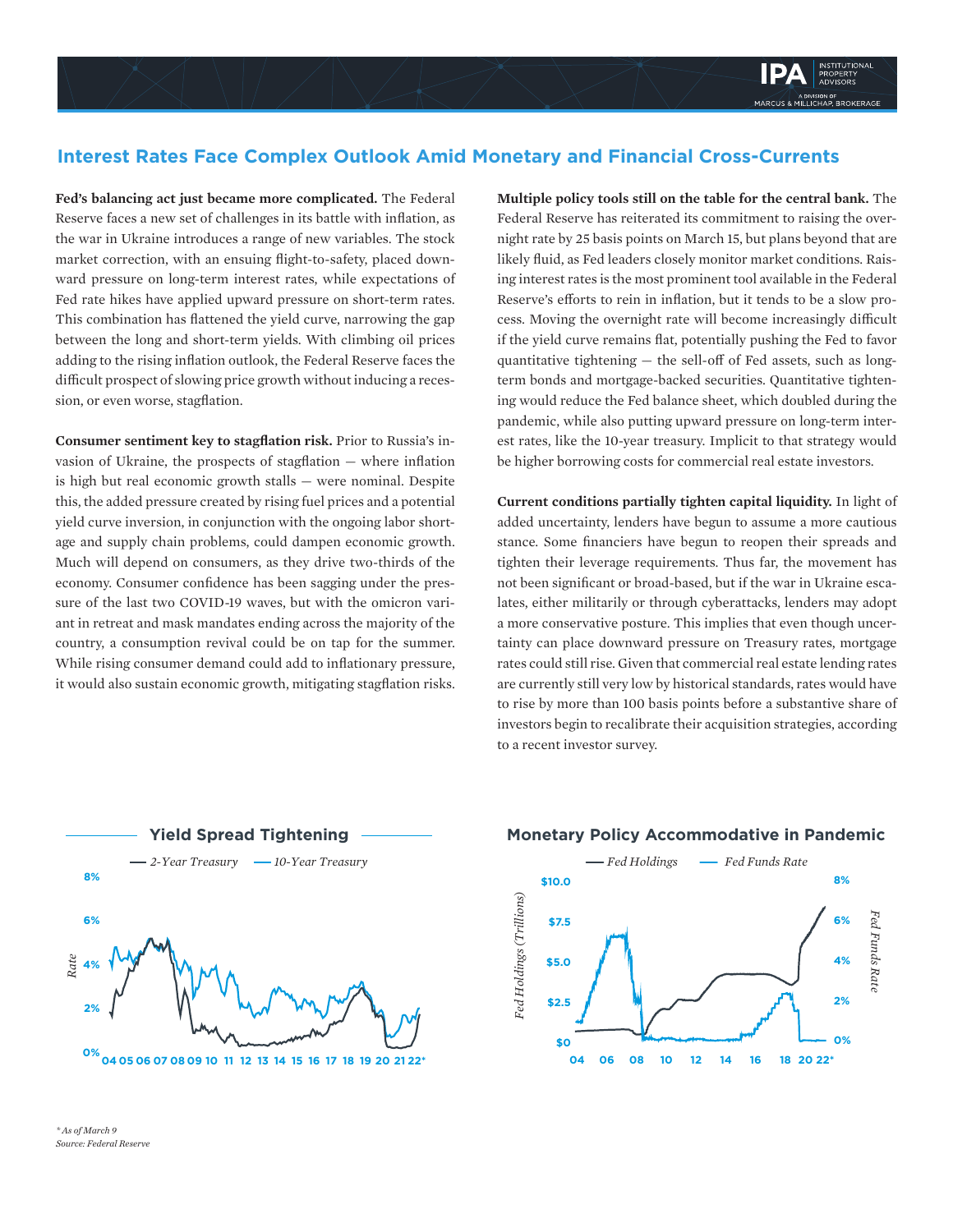## **Inflation Resistance and Stability Underpin Real Estate Advantage**

**Macroeconomic factors highlight real estate attributes.** The increasingly complex geopolitical, economic, financial market and inflation landscapes have aligned to reinforce the investment advantages of commercial real estate. Many of the factors weighing on the economic outlook and driving inflation, such as material, equipment and labor shortages, will restrain commercial real estate construction. This will help keep vacancy rates low and boost the commercial real estate revenue outlook. At the same time, these factors will increase real estate replacement costs, further bolstering real estate values and supporting the sector's inflation resistance.

de<br>*Deli*<br>*Die*<br>Alext **Commercial Real Estate Sales Trends** most seasoned political and military experts cannot predict how *Transactions (000s)* **\$0 0** could persist beyond the actual conflict, as war crimes and other vi-**\$175 20** war will resonate. Any potential rebuilding of Ukraine could spur **\$350 40** creasingly valued by investors, supporting transactional activity in become readily apparent. Within this context, the combination of long the Ukraine crisis will last or what the ultimate outcome will **01 03 05 07 09 11 13 15 17 19 21** olations of international law are investigated. Under the context of **Real estate stability increasingly valued by investors.** Even the be, but the economic and financial market ripples have already yield, stability and inflation resistance of real estate will become inthe sector. Even after hostilities in Ukraine end, the impact of the global economic growth. By the same token, sanctions on Russia this longer period of regional instability, U.S. commercial real estate offers a durable yield outlook and an extended runway of growth. **Examply complex geopolitical, economic, financial market and<br>
markaton landscaps have aligned to reinforce the investment ad-<br>
sumatges of commercial real estate. Many of the factors weighing on<br>
the conomic outlook and d** 



*Transactions includes apartment, retail, office and industrial sales \$1 million and greater Cap rates as of 4Q 2021; Seniors housing includes skilled nursing Sources: Marcus & Millichap Research Services; CoStar Group, Inc.; Real Capital Analytics; NICMap; MNet*

- While the U.S. economy certainly faces headwinds, and the war in Ukraine has increased the risk of a recession, core underlying drivers continue to support commercial real estate space demand. Positive demographics remain a key factor supporting the housing market, as millennials age into the prime rental cohort. Likewise, aging baby boomers, now predominantly in their 60s, have increased medical needs, supporting demand for both medical office space and senior housing.
- The wind-down of mask mandates across the U.S. will be another factor supporting commercial real estate demand, particularly in office and retail space. Many companies have reinitiated plans to return to the office, while consumers are once again venturing into retail stores, restaurants and entertainment venues. Hotels will also be a beneficiary of the changing mask rules, particularly if businesses capitalize on this change to reinitiate business travel. Vacation travel has already nearly recovered, but a revival of business travel will be a key ingredient in supporting the restoration of full-service hotels, particularly those catering to conferences.
- Self-storage demand outpaced expectations through the pandemic, and the construction pipeline for these properties has declined over the last two years, allowing the sector to achieve record-low vacancy rates. The proven recession resistance of self-storage will remain a top feature, attracting capital seeking diversification.
- Supply chain disruptions reiterated the need for businesses to maintain sufficient local inventory to cover logistics lapses, bolstering industrial space demand. The sector has also benefited from increased use of e-commerce platforms that leverage industrial space as an integral component of the sales fulfillment process. The investor appetite for industrial assets remains well above historical levels, supporting aggressive pricing in most markets.